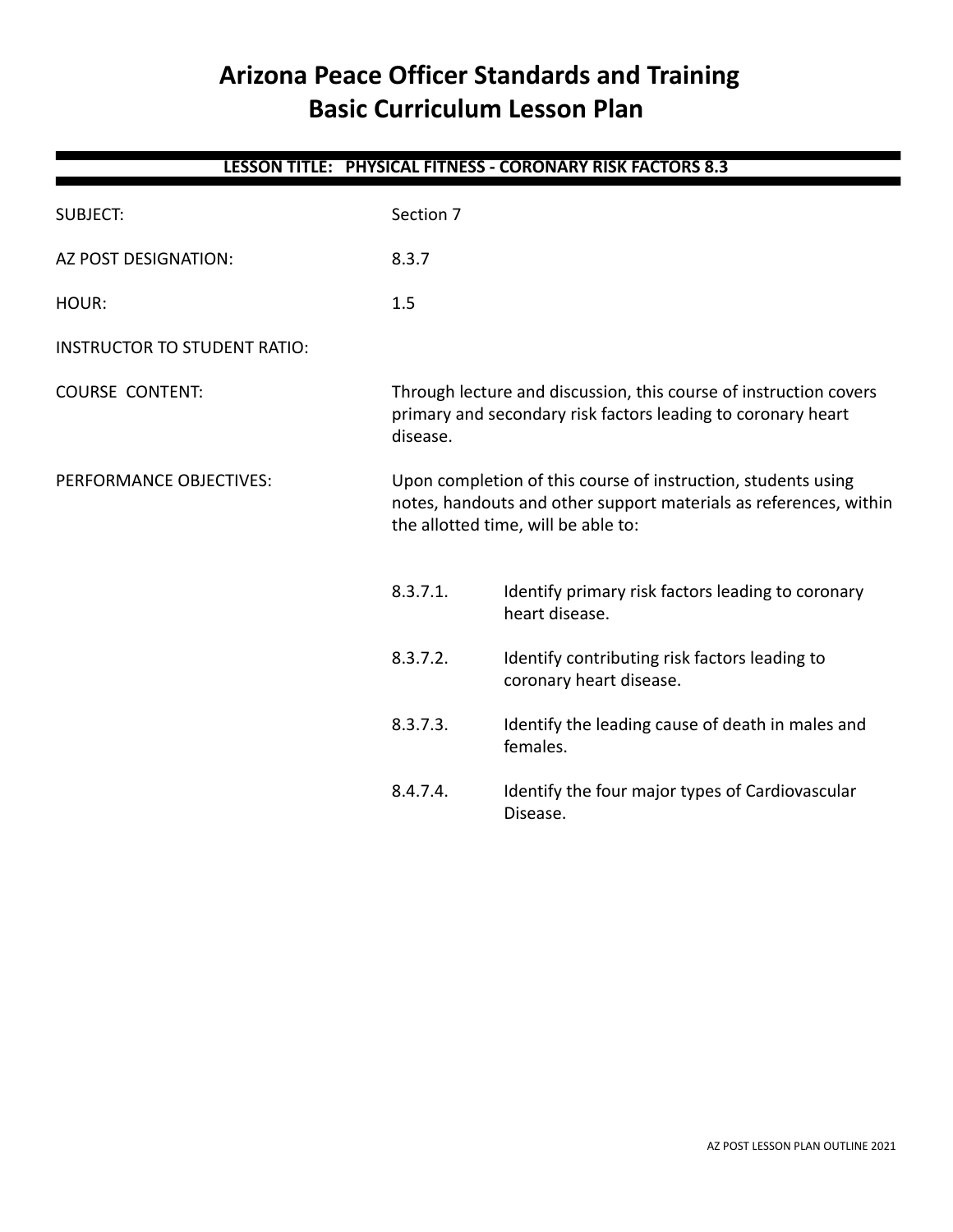**LESSON TITLE: PHYSICAL FITNESS CORONARY RISK FACTORS PAGE: 2** DATE FIRST PREPARED: August 2008 PREPARED BY: Lt. Angela Kwan, Phoenix P.D. REVIEWED – **REVISED**: AZPOST (DocX) DATE: April 2022 REVIEWED – REVISED: DATE: REVIEWED – REVISED: DATE: REVIEWED – REVISED: DATE: REVIEWED – REVISED: DATE: REVIEWED – REVISED: DATE: AZ POST – APPROVAL: Richard Watling DATE: September 2008 AZ POST – APPROVAL: Lori Wait DATE: April 2022 LIST ANY PREREQUISITES: LEAD INSTRUCTOR: BACK-UP INSTRUCTOR(S): INSTRUCTOR REFERENCES: Physical Fitness Specialist Course Manual compiled by the Cooper Institute of Aerobic Research, Dallas, Texas. Revised 2007. CLASS LEVEL: Instructor TRAINING AIDS: Computer-aided slides on PowerPoint software, computer and projector or overhead projector, AND handouts. INSTRUCTIONAL STRATEGY: Instructional objectives will be obtained through the use of lecture and reading assignments SUCCESS CRITERIA: Success in this functional area will be demonstrated through the attainment of a 100% passing grade on a written objective examination comprised of multiple choice, true/false, and/or short answer questions. COMPUTER FILE NAME: 8.3.7 Sec 7 Coronary Risk Factors DATE RELEASED TO THE SHARE FILE: May 27, 2022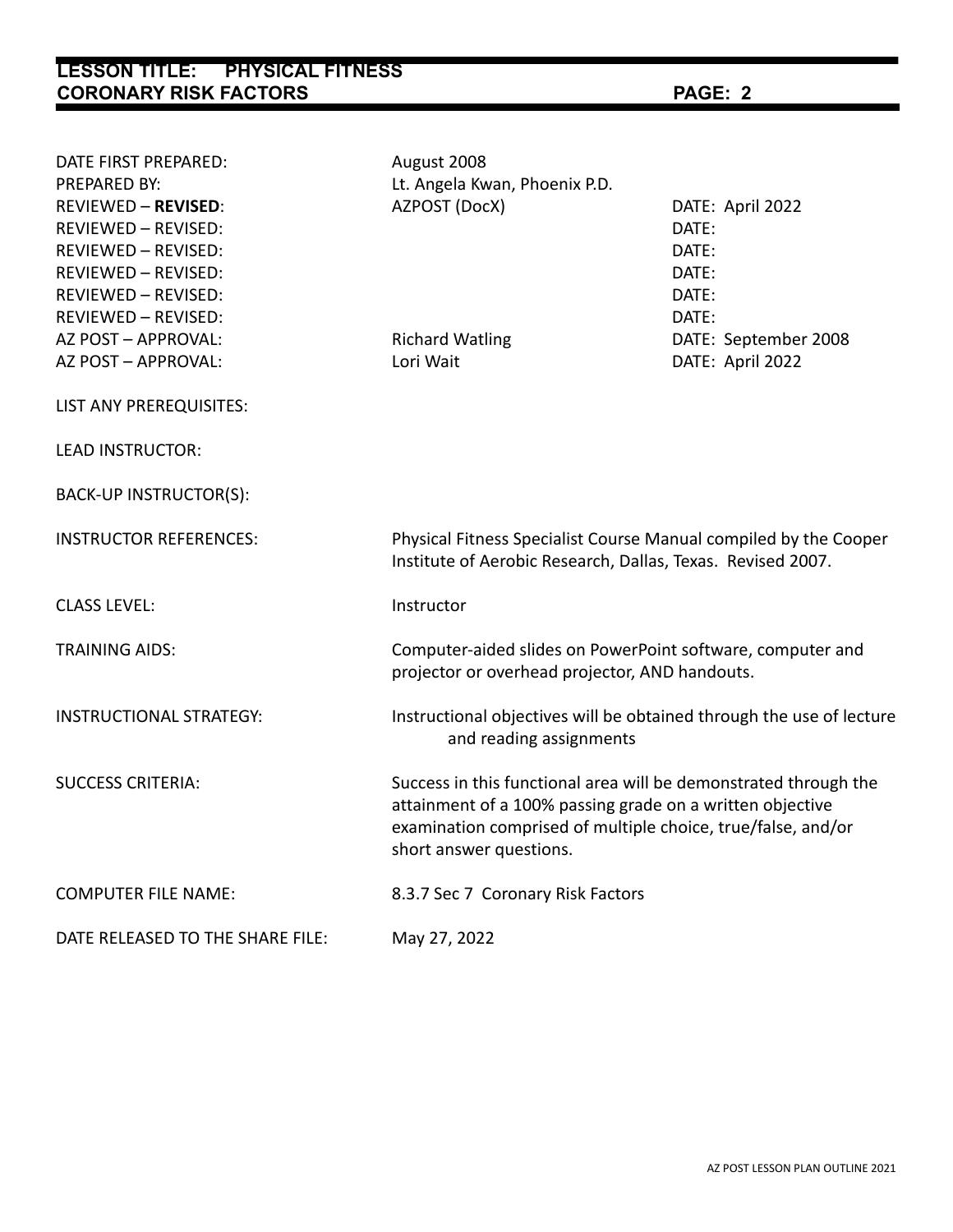### **I. INTRODUCTION**

- A. Instructor(s) (self) introduction.
- B. Preview of performance objectives.

### **II. MAJOR CAUSES OF DEATH P. O. 8.3.7.3**

- A. Males:
	- 1. All cardiovascular diseases.
	- 2. All cancers. (Usually thought to be #1.)
	- 3. Accidents.
	- 4. Chronic Obstructive Pulmonary Disease. (COPD)
	- 5. Diabetes Mellitus.

## B. Females:

- 1. All cardiovascular diseases.
- 2. All cancers.
- 3. Chronic Obstructive Pulmonary Disease.
- 3. Diabetes Mellitus.
- 5. Alzheimer's disease.
- C. Law Enforcement versus General Population.
	- 1. Studies indicate law enforcement personnel are far less fit than the general population.
	- 2. Average age of death for a police officer is 59 years old (approx... 7 years after retirement).
	- 3. Major cause of death is coronary heart disease.
	- 4. Major cause of early retirement is cardiovascular in nature.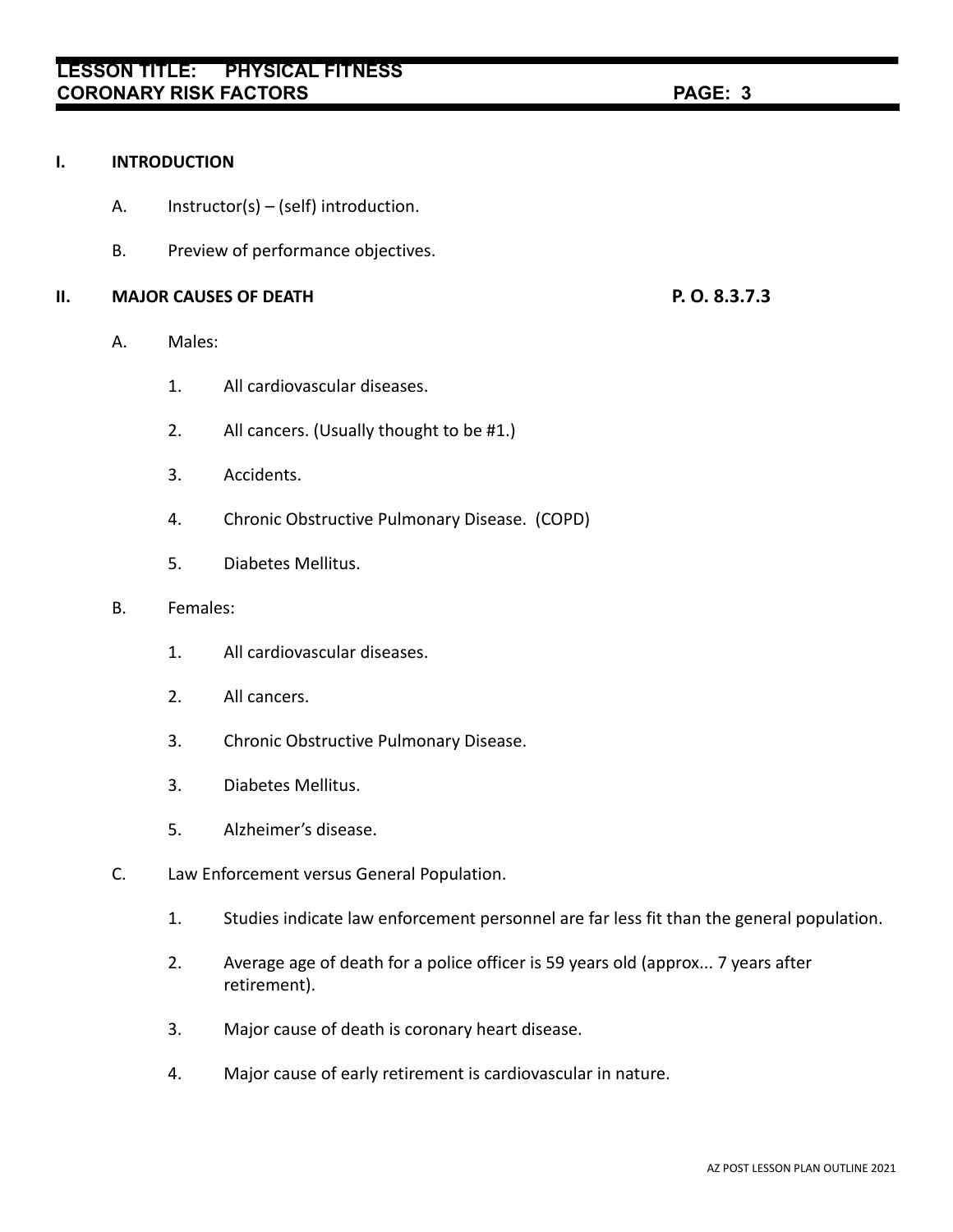# **III. FOUR MAJOR TYPES OF CARDIOVASCULAR DISEASE P. O. 8.3.7.4**

- A. Coronary Heart Disease.
	- 1. Buildup of fatty plaque in the coronary arteries.
	- 2. Plaque rupture followed by a blood clot leads to a heart attack.
	- 3. 1million+ heart attacks occur annually in the U.S.
	- 4. Coronary Heart Disease causes over half a million deaths annually.
- B. Cerebral vascular Disease.
	- 1. Buildup of fatty plaque in the arteries leading to or within the brain.
	- 2. Leads to a stroke.
	- 3. Cause of serious long-term disability .
	- 4. Over 700K strokes occur; approx 170K resulting in death annually.
- C. Congestive Heart Failure.
	- 1. Failure of the heart to pump as much blood as it receives.
	- 2. Leads to buildup of fluid around the heart, lungs, and ankles, enlargement of the heart.
	- 3. Approx. 5 million diagnosed with CHF.
	- 4. Approx. 50k deaths annually.
- D. Peripheral Vascular Disease.
	- 1. Buildup of fatty plaque in the arteries leading to the extremities.
	- 2. Leads to limb pain, gangrene and amputation.
	- 3. Approx 8 million affected.
	- 4. Occurs mostly in smokers and diabetics.

# **IV. PRIMARY RISK FACTORS OF CORONARY HEART DISEASE P. O. 8.3.7.1**

A. Elevated Blood Cholesterol.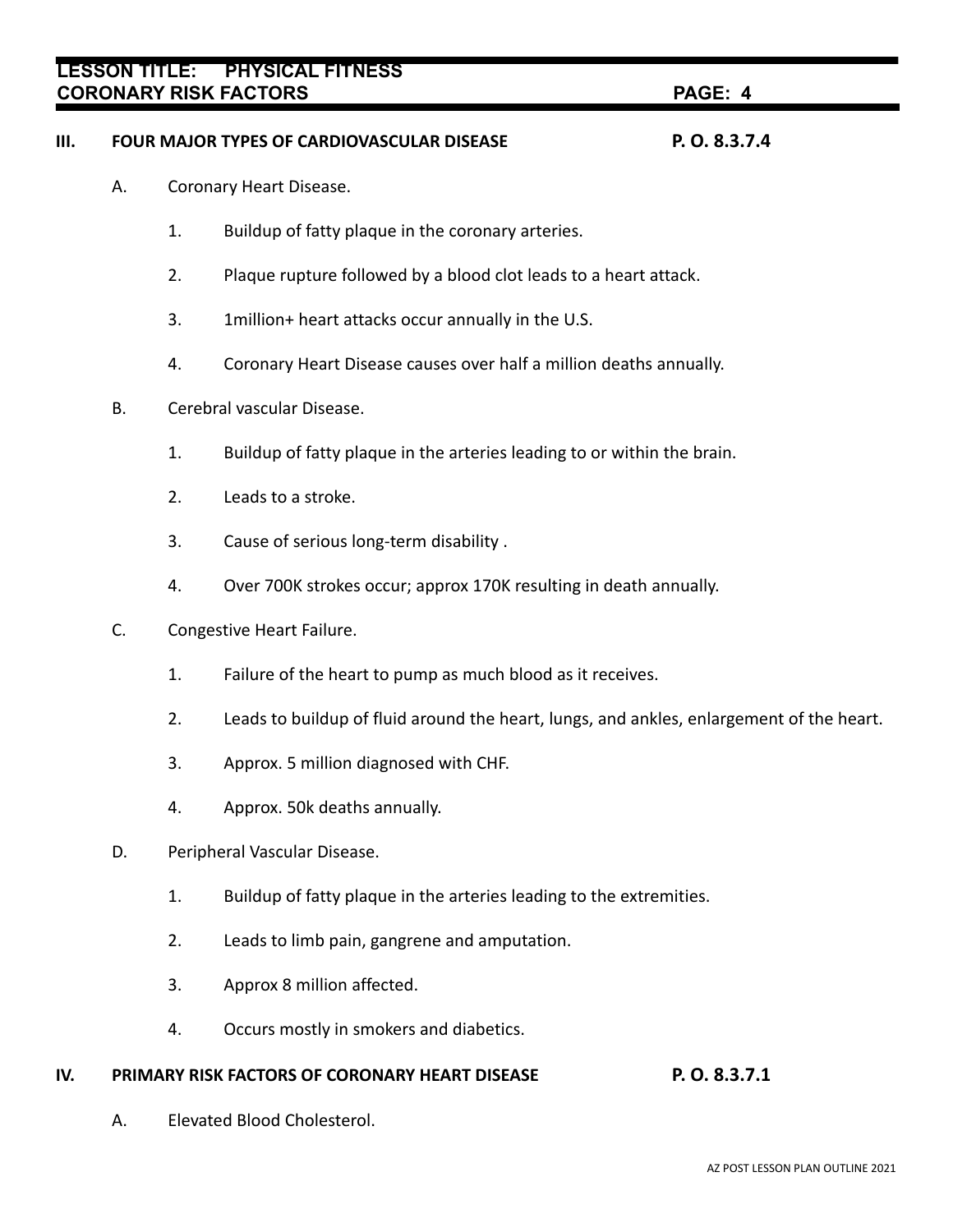- 1. A third to a half of all Americans have elevated cholesterol levels.
- 2. Carried in the blood as HDL, LDL and VLDL.
- 3. Total cholesterol = HDL + LDL + VLDL.
- 4. LDL (the bad cholesterol) can damage/penetrate through arterial walls.
- 5. Total cholesterol >200 is borderline elevation; >240 are significantly elevated.
- 6. Ideal total cholesterol is <200.
- 7. HDL ratio to total cholesterol is a more precise indicator of risk. The higher the ratio, the greater the risk of CHD.
- 8. Ideal ratio for;
	- a. men : 4.0 or less.
	- b. women: 3.5 or less.
- B. Elevated Blood Pressure.
	- 1. Approx. 58 million Americans are hypertensive.
	- 2. Defined as having a resting BP in excess of 140/90 on a consistent basis.
	- 3. Hypertension damages the arterial walls, leading to plaque buildup.
	- 4. Known as the "silent killer".
- C. Smoking.
	- 1. Smoking damages arterial walls by making them "sticky".
	- 2. Decreases HDL levels.
	- 3. Increases blood clot formation.
	- 4. Quitting smoking is the most significant lifestyle change to decrease risk of CVD.
	- 5. *"Tobacco is the only product that when used as directed, results in death and disability." - Antonia Novell, MD, former Surgeon General.*
- D. Diabetes.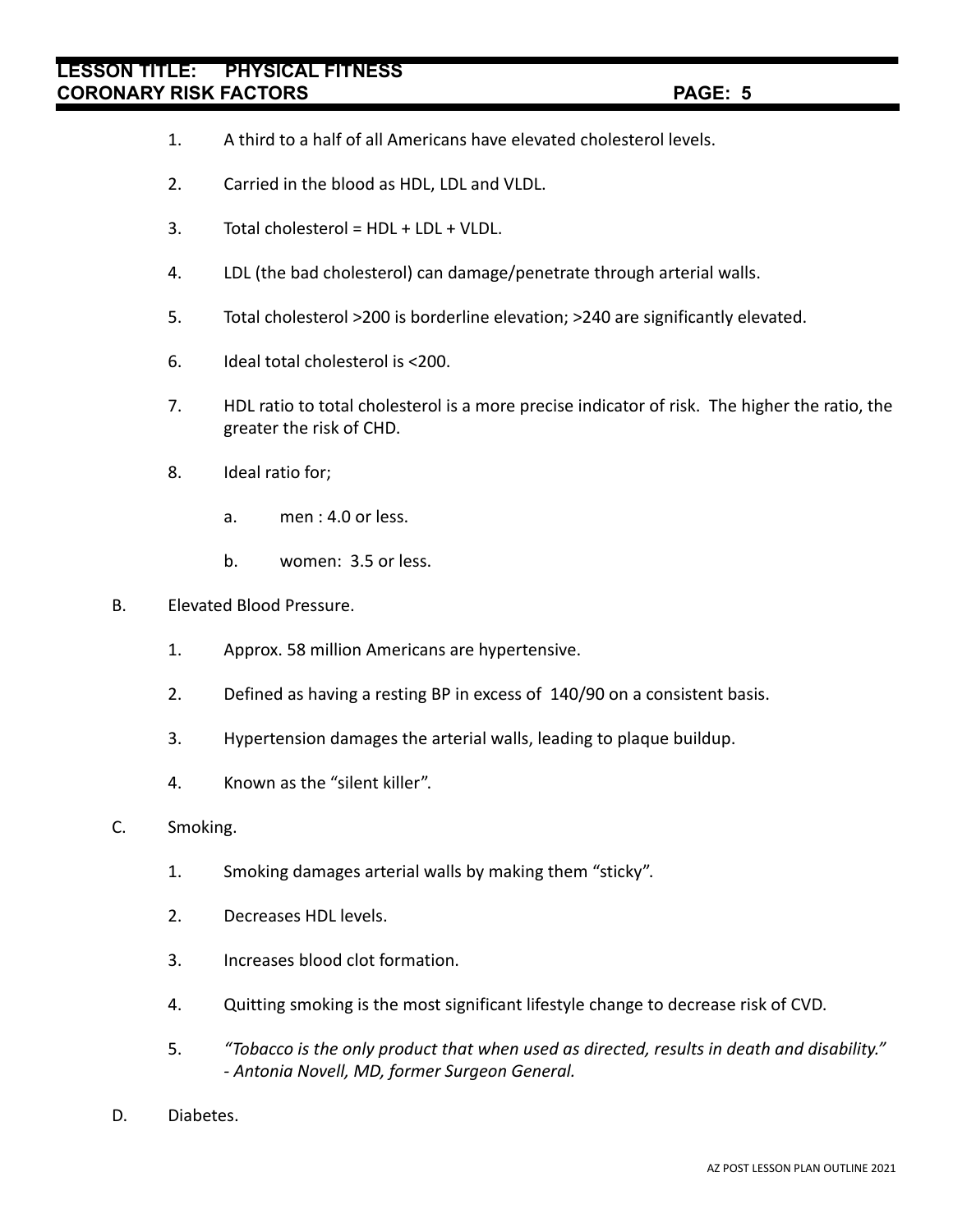- 1. Affects approx. 21 million Americans; many are unaware of the condition.
- 2. Fasting blood glucose is >125 on two separate occasions.
- 3. Two types of diabetes:
	- a. Non-insulin dependent (95%).
	- b. Insulin dependent (5%).
- 4. Over 200,000 die from complications each year.
- E. Family History.
	- 1. Strong genetic link to CHD.
	- 2. Those at most risk:
		- a. Male blood relative with history of MI prior to age 55.
		- b. Female blood relative with history of MI prior to age 65.
- F. Sedentary Lifestyle.
	- 1. Regular aerobic activity plays a significant role in primary and secondary prevention of CHD.
	- 2. Suggested 30 minutes or more of moderate-intensity on most days of the week.
	- 3. Cardiovascular fitness has an inverse relationship to blood pressure, LDL levels, glucose, triglycerides and body fat.
- G. Obesity. *INSTRUCTOR NOTE: Slides depict the Obesity trend from the U.S. from 1985 to present.*
	- 1. Over 64% of American adults classified as overweight or obese (30%).
	- 2. Males >25% body fat, females >31% body fat.
	- 3. BMI>25=overweight, BMI>30=obese.
	- 4. Waist circumference >35 or >40 inches.
	- 5. Visceral obesity poses a greater risk.
	- 6. Inactivity, excess caloric intake and genetics are factors to obesity.